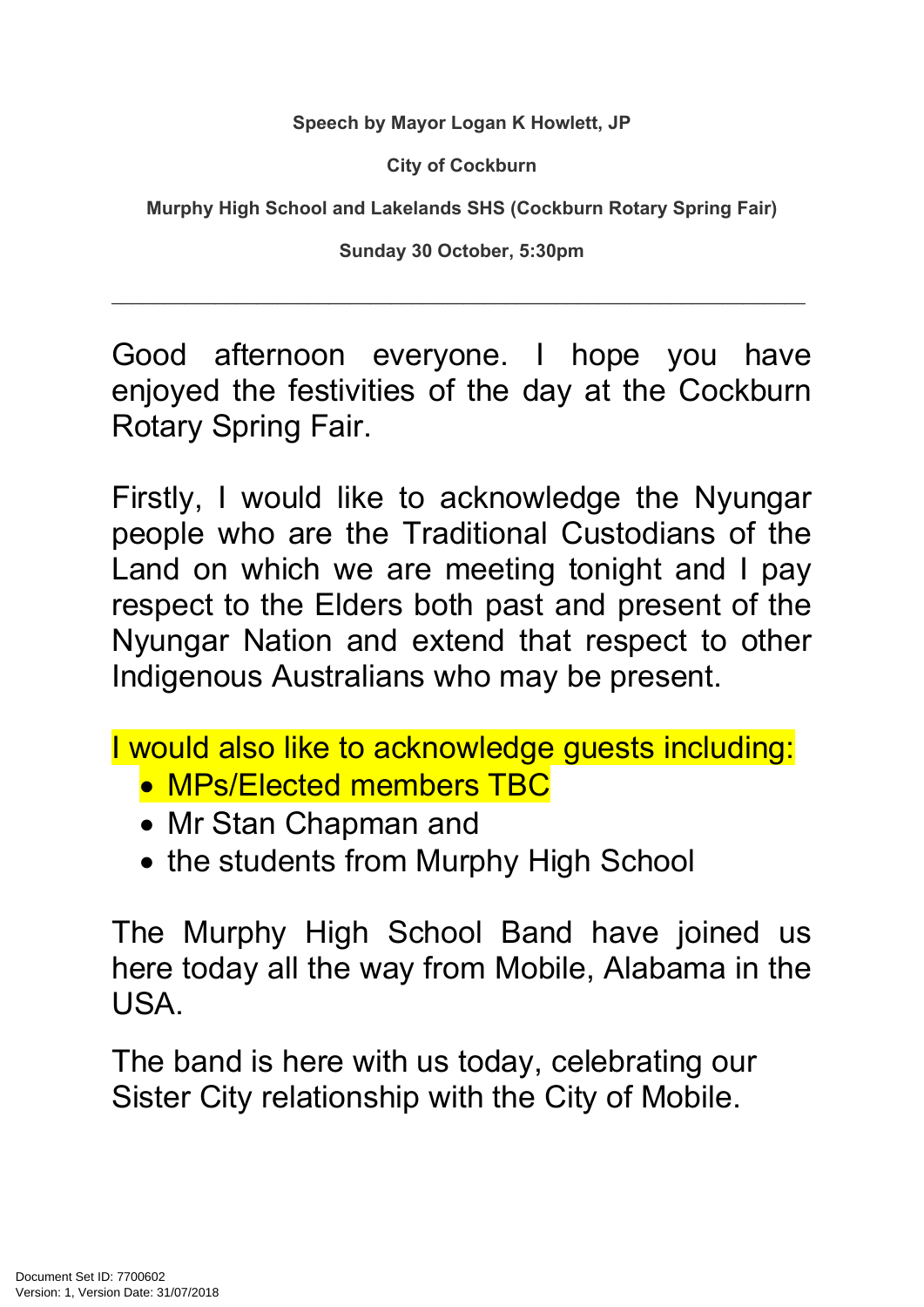Mobile is the third most populous city in Alabama and the state's only port.

The city is a cultural centre, housing opera and ballet companies, a symphony orchestra and art museums.

An early connection between the two cities was made by Captain James Stirling, who visited both Mobile and Cockburn during his naval career.

We also share a strong link through the shipbuilding industry which further connects the two cities.

These international relationships celebrate historical links between our two nations and promote cross-cultural understanding.

## [PAUSE]

Given Mobile's rich cultural influences it is not surprising to see this level of talent come through in the Murphy High School Band.

The Band has a long history of musical excellence and has achieved superior ratings at numerous local, regional, state-wide, and national marching and concert venues throughout America.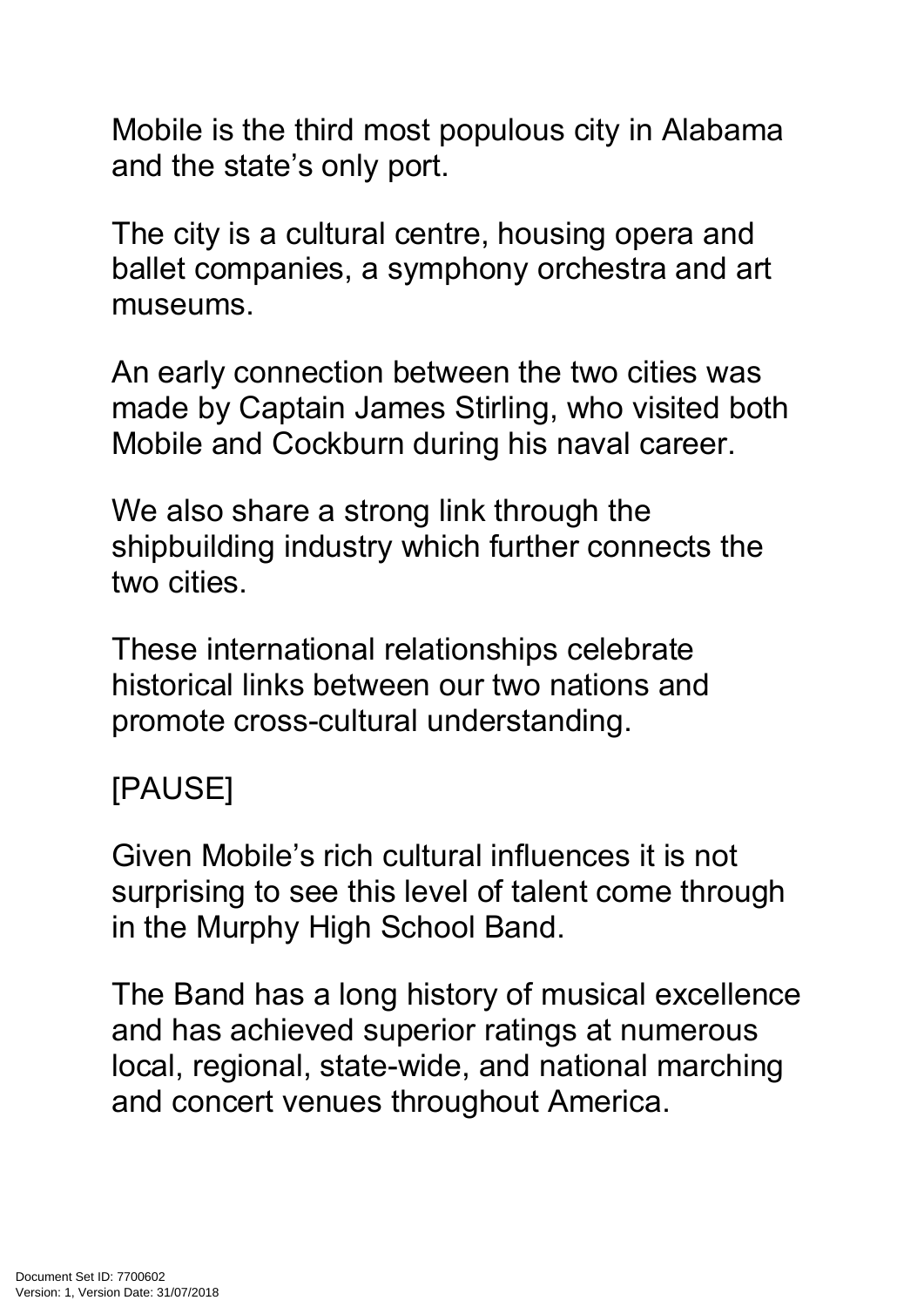They have also performed internationally in Mexico City, Holland, London, and Ireland, and nationally in venues in Washington DC, Chicago and Honolulu to name a few.

The band first performed in Cockburn at this very same event in 2008.

This year we welcome 16 students and their band master, Mr Stan Chapman.

Travelling with the band is an Azelea Trail Maid with her antebellum dress.

The City of Mobile's Azalea Trail Maids have served ambassadors for city since 1951.

The Maids, wearing extravagant [antebellum-](https://en.wikipedia.org/wiki/History_of_the_United_States_(1789%E2%80%931849))style dresses meant to look like flowers, and make appearances at many local, state, and national events.

They often serve as greeters when foreigners and dignitaries visit the city, and are required to be knowledgeable about the city landmarks and history.

The Maids are meant to embody the ideals of "Southern [hospitality"](https://en.wikipedia.org/wiki/Southern_hospitality).